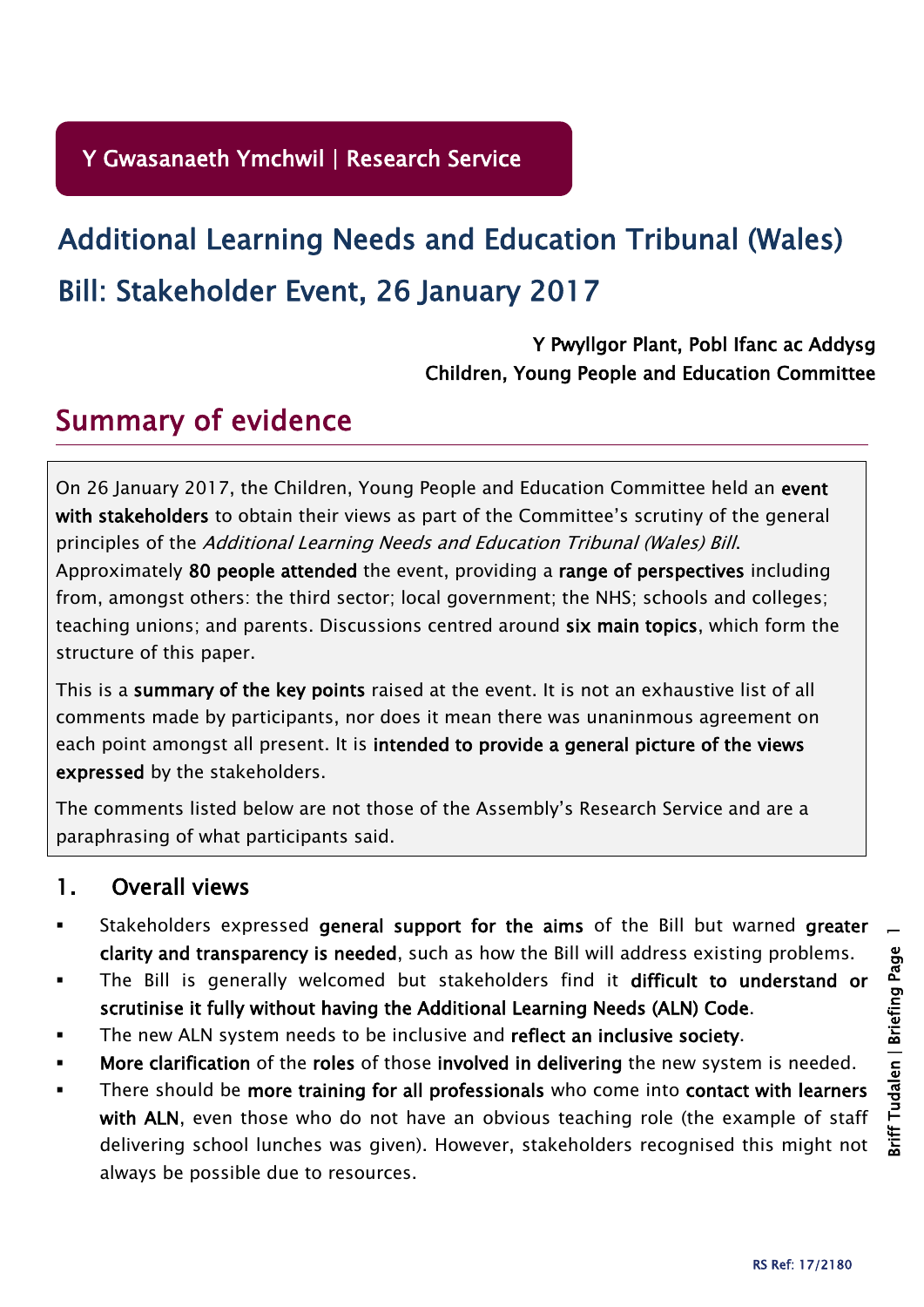Participants concurred with the Welsh Government's acknowledgement that the system is not fit for purpose. However, there was some divergence in views on whether the system is 'broken', or not working because it is not being implemented properly.

## 2. Replacing the three-tier system with Individual Development Plans (IDPs) for all learners with ALN

#### 2.1 General points

- The current system is not fair. Often, a child needs a statement of Special Educational Needs (SEN) to get proper support and focus. This means parents have to 'fight' for statements and those who do not have the necessary time, confidence and resources to do so miss out. Stakeholders suggested this goes against the United Nations Convention on the Rights of the Child (UNCRC).
- The Individual Development Plan (IDP) is a great concept and should hopefully shift the focus onto 'needs' rather than diagnosis. A needs-based approach is to be welcomed. However, it needs adequate person centred planning, otherwise the IDP will just become another piece of paper.
- The removal of the three tiers should help to **reduce stigma** and the labelling of children. Ending the terms 'statementing' and 'having a statement' is welcome as these were often perceived as stigmatising.
- In principle, there is a clear advantage of a simpler system. However, there are workload implications for teachers of providing statutory IDPs for a greater number of pupils.
- The new framework needs to have a stronger focus on outcomes for learners with ALN.
- **There will still be the problem of parents not engaging or not getting what they need.** The Bill provides an opportunity to improve things but we all have to be realistic; there is no 'silver bullet'.

#### 2.2 The ability of IDPs to meet varying levels of needs

- A non-graduated system, covering pupils with a range of severity in their conditions, risks leading to those with the greatest needs missing out on the support they need (e.g. if resources are spread too thinly). At least the current three-tier system recognises the differences in complexity of need. Will IDPs be able to address the full range of needs, from very complex needs to a single issue such as dyslexia?
- It is possible some children with low-level dyslexia or low-level dyspraxia will not necessarily need an IDP. We need to be careful the system does not unnecessarily escalate cases that do not require an IDP.
- There is concern that IDPs will not be a sufficiently strong replacement for statements. There is a risk that some parents of children with statements will not have enough confidence in IDPs.

 $\sim$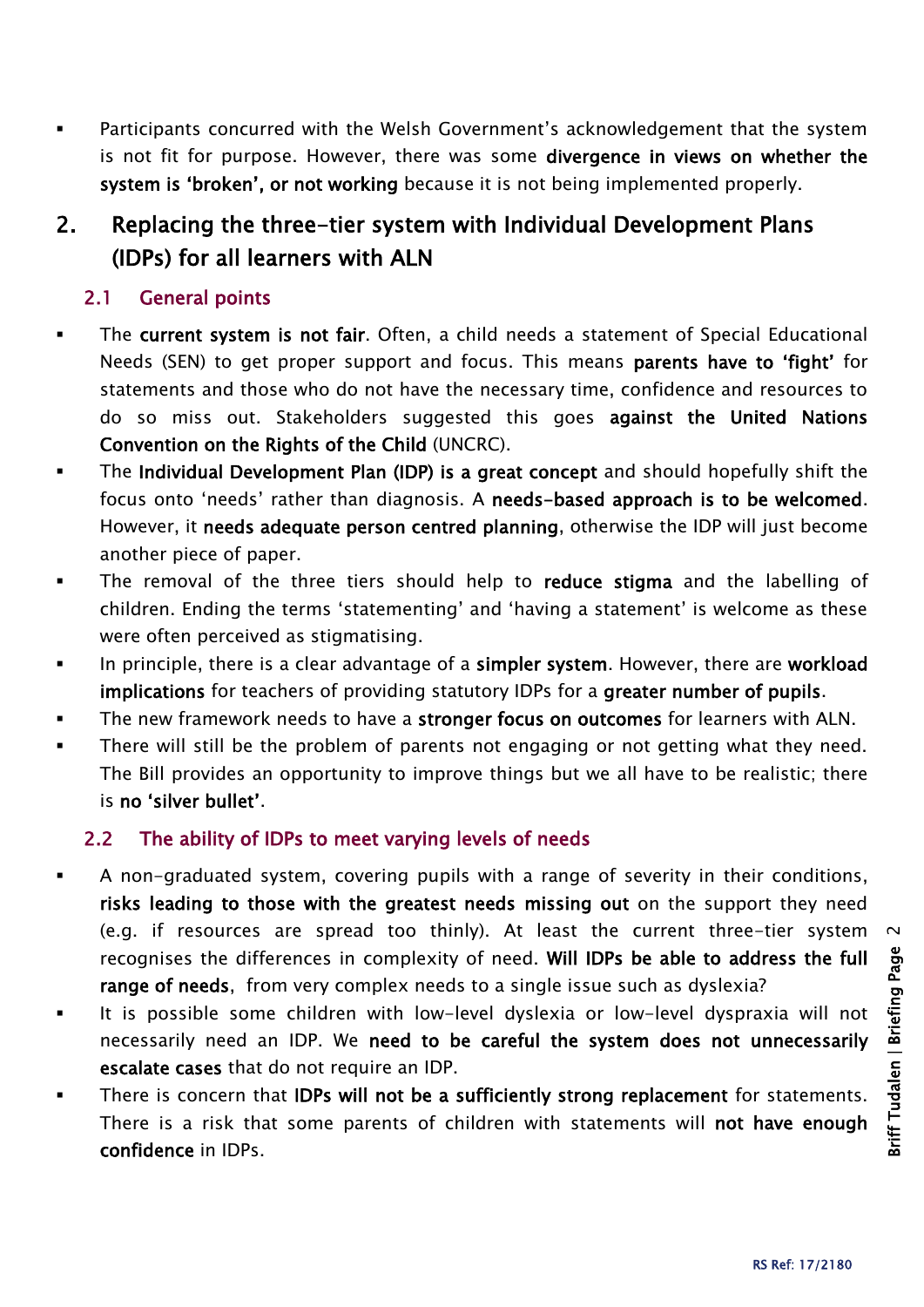- The current definition of SEN is not sufficiently clear, which has led to schools and local authorities interpreting it differently and providing support in different ways. A clearer definition of ALN is needed with a threshold, which everyone clearly understands and which entitles pupils to additional support.
- **There may be a reluctance amongst parents to formally sign up** for their child to have an IDP when they may have an early years development issue that soon eradicates itself. On the other hand, where a young child does have an IDP but their need in early years is resolved, parents may not want to give up the IDP even though their child no longer needs it.
- **Communication is key.** Parents need to understand that the ceasing of an IDP can be a good thing if it means their child no longer needs it.
- It is important that the new universal system is still responsive to higher levels of needs and can provide tailored support. Person-centred planning can play a big role in this and can be a big step forward. It is important the new system has the child and the child's interests at the centre of everything.
- Some stakeholders like the current three-tier structure as it provides more certainty. They feel it generally provides a clearer, graduated pathway and it is easier to know when to move onto the next 'level'. Who will decide when the next 'step' is reached under the new system?
- Parents currently understand the three-tier system. Removing the graduated three tiers is likely to cause worry and confusion.
- In terms of transitioning learners from the current three-tier system to IDPs, there is a risk that it will be learners who are currently between the three levels who are the last to have an IDP drawn up for them.

#### 2.3 The definition of ALN

- The definition of ALN is too focused on educational/learning needs, with a significiant number of stakeholders believing ALN should also include healthcare needs. Anything that affects a child's ability learn should be included, therefore the Bill should include medical needs.
- Some stakeholders believe the Bill should include a statutory duty to support children's healthcare needs. Children should have a statutory healthcare plan as well as a learning needs plan.
- There needs to be a proper understanding of the difference between healthcare and learning needs, for example a medical professional might recognise medical or developmental issues but not learning needs and vice-versa for an educational professional. Officers from the health and education sectors would benefit from having training in each other's area.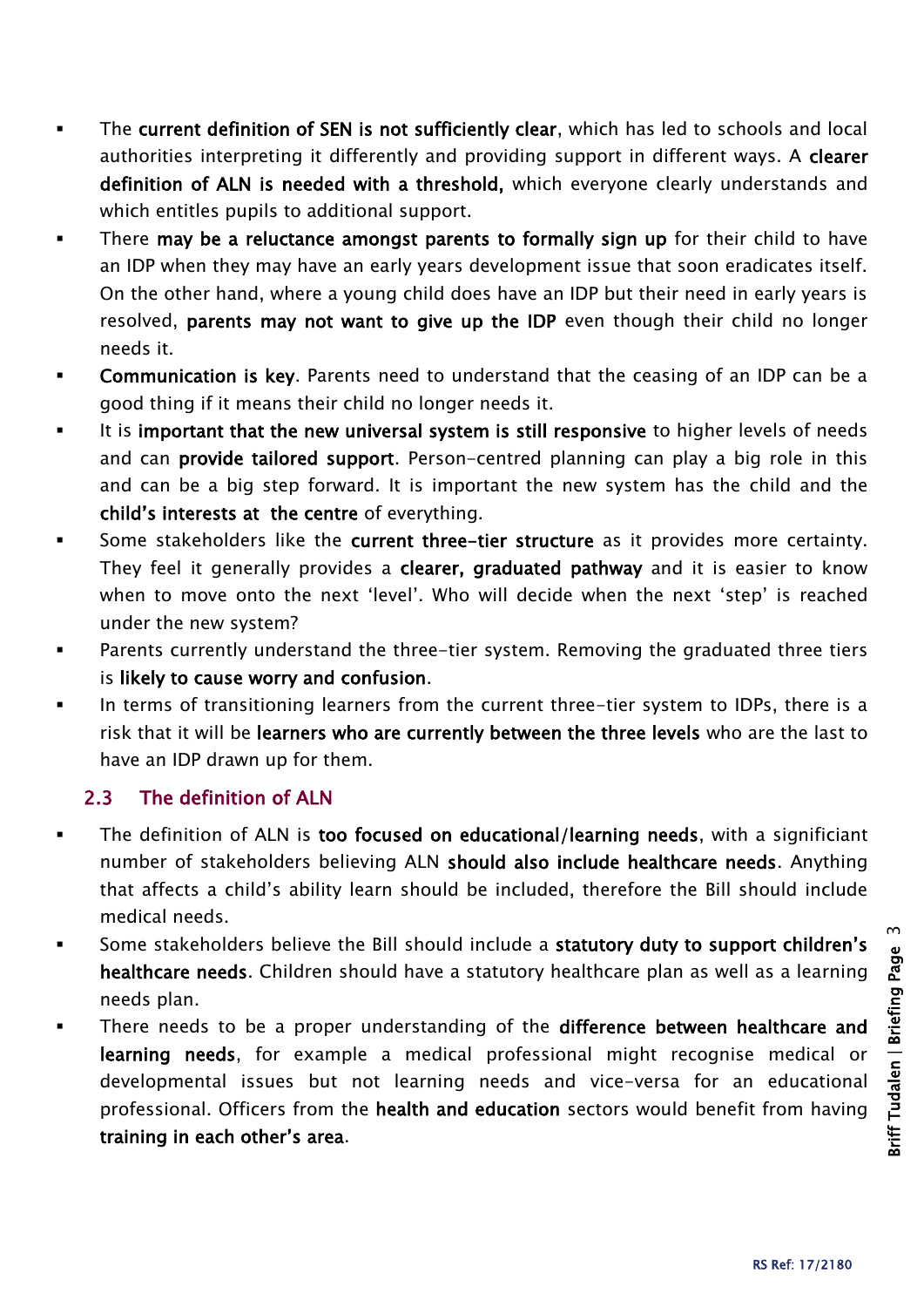- There are concerns that medical conditions such as epilepsy and diabetes will not be covered under the Bill. These are dealt with under the current system of statementing (even if they are not intended to be). This poses a potential 'wrecking ball' to the support young people currently receive with their medical conditions. Medical conditions were described by some stakeholders as a 'massive missing aspect of the Bill'.
- It was suggested that Ireland has clear and very detailed guidance on SEN and medical conditions, which Wales could learn from.
- A clearer definition of ALN is needed in order to provide more consistency.

#### 2.4 Template

- There is overwhelming support for a template for the IDP; a standard format but individualised content.
- Stakeholders believe there needs to be a template to ensure consistency across Wales and portability should a learner with ALN move between local authority areas. It would also help consistency across different ages and key stages.
- A template would be also be particularly useful for the health sector. A local health board usually works across several local authority areas so would find a consistent approach and template useful.
- Having a template does not have to mean a blanket 'one size fits all' approach; the content of an IDP should be personal and tailored to the individual learner but within a standard template. A template is a critical component of improving the standard of support.
- It would help people follow the new system and make introducing IDPs far easier.

#### 2.5 Accountability

- Stakeholders like the idea that giving a learners with ALN a statutory IDP provides greater protection, but there is no clear idea of what an IDP will look like. This is not a new problem. Children's statements of SEN are too generic at the moment. One individual commented they are sometimes 'not worth the paper they are printed on'. The system needs improvement and stakeholders feel it all boils down to the discretion of local authorities who 'feel they can do what they like'.
- The system needs greater oversight and better scrutiny and accountability of local authority decisions. How will performance and success be measured and monitored?
- The reforms in England have done little to improve accountability. The new system there has not delivered on promises of more accountability and transparency and the problems for parents are still the same.
- The right of families and learners with all degrees of ALN to appeal to the Tribunal should help to make local authorities more accountable right from the start.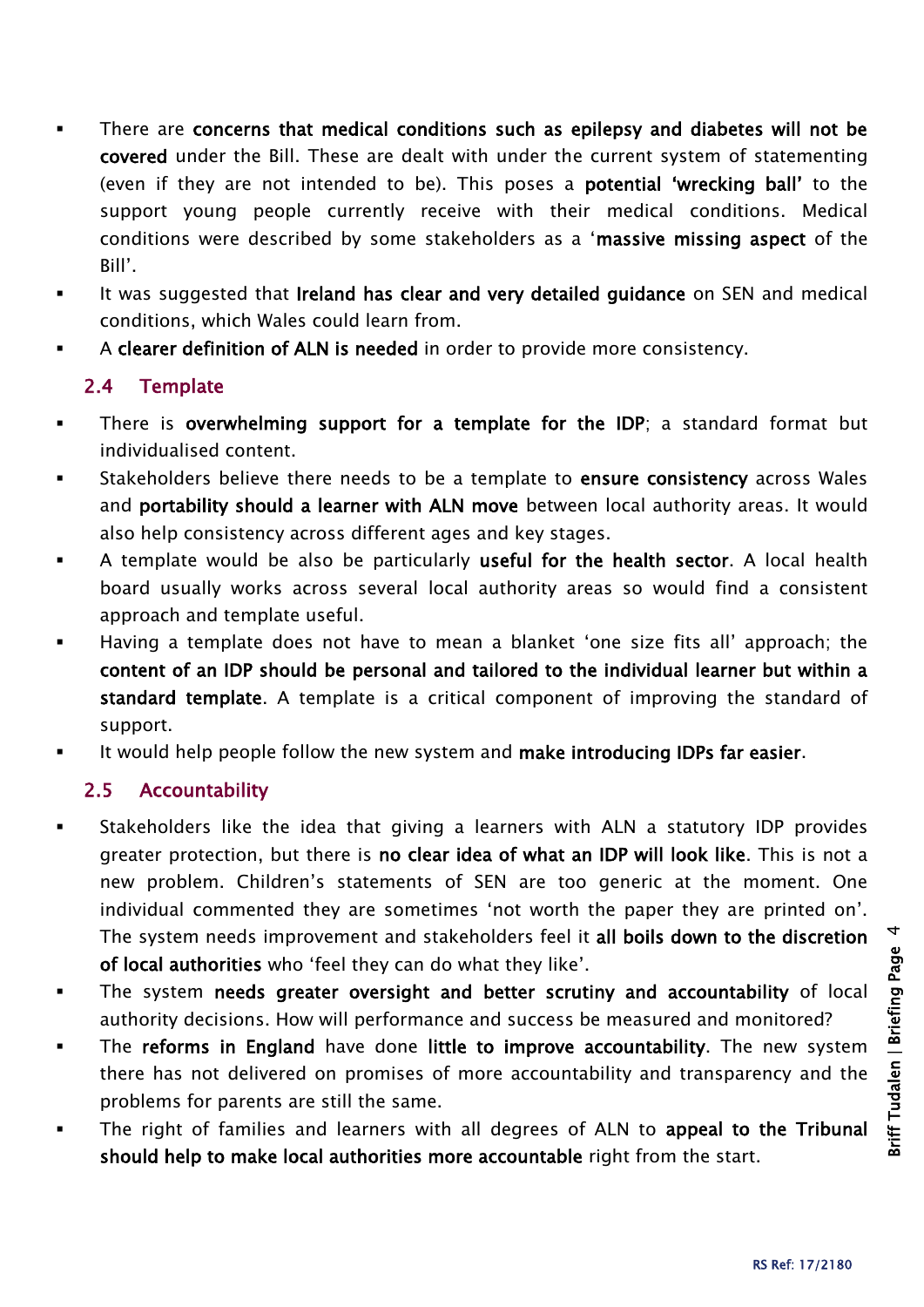The current system is complicated and long. However, there are concerns that the removal of tiers might actually increase the time taken for referrals.

#### 2.6 Resources

- The new IDP process is based on person centred planning. Stakeholders generally welcome this but it will need sufficient resources. Local authorities are clearly stretched already.
- Resources is a big issue when moving from 13,000 to 105,000 statutory plans. In England only those who had statements have an Education, Health and Care Plan (EHC). The Welsh Government is attempting something more ambitious.
- There is concern over the amount of time that will be needed to draw up IDPs for all the 105,000 learners currently in the ALN system.
- One SENCo reported their caseload would rise from 30 children to 250 with no prospect of additional resources to support this. A primary school teacher highlighted their school will have to create 240 IDPs while a further education (FE) college representative said they may have to create around 400.
- While IDPs will vary in level of detail, stakeholders fear the time needed to arrange meetings, conduct those meetings, draw up IDPs and then implement and review them will be much higher than at present.
- Stakeholders reported that there is currently a rationing of services, with support for those that need it most rather than everyone who needs it. Without additional resources, the Bill will not change this.

#### 2.7 ALNCos

- ALNCos will have a vital role under the new system. They must be free to concentrate fully on their role and should not have any teaching duties, otherwise they will be overburdened. The ALNCo role needs a higher status. Currently, SENCos are sometimes not a member of the school's management board.
- There is a need for more funding to build ALNCo capacity. There is a debate over the qualification requirements, for example whether a Master's is really necessary. This alone will not guarantee the skills and qualities that are needed.
- The role of ALNCos needs to be clearly defined. They will have an important role in coordinating IDPs as health professionals will not always know what is best practice in supporting learning outcomes. This demonstrates the importance of their liaison with health boards' Designated Education Clinical Lead Officers (DECLOs).
- The removal of the three-tiers may make ALNCos' task more difficult. It could be more difficult for them to gauge how severe a learner's needs are.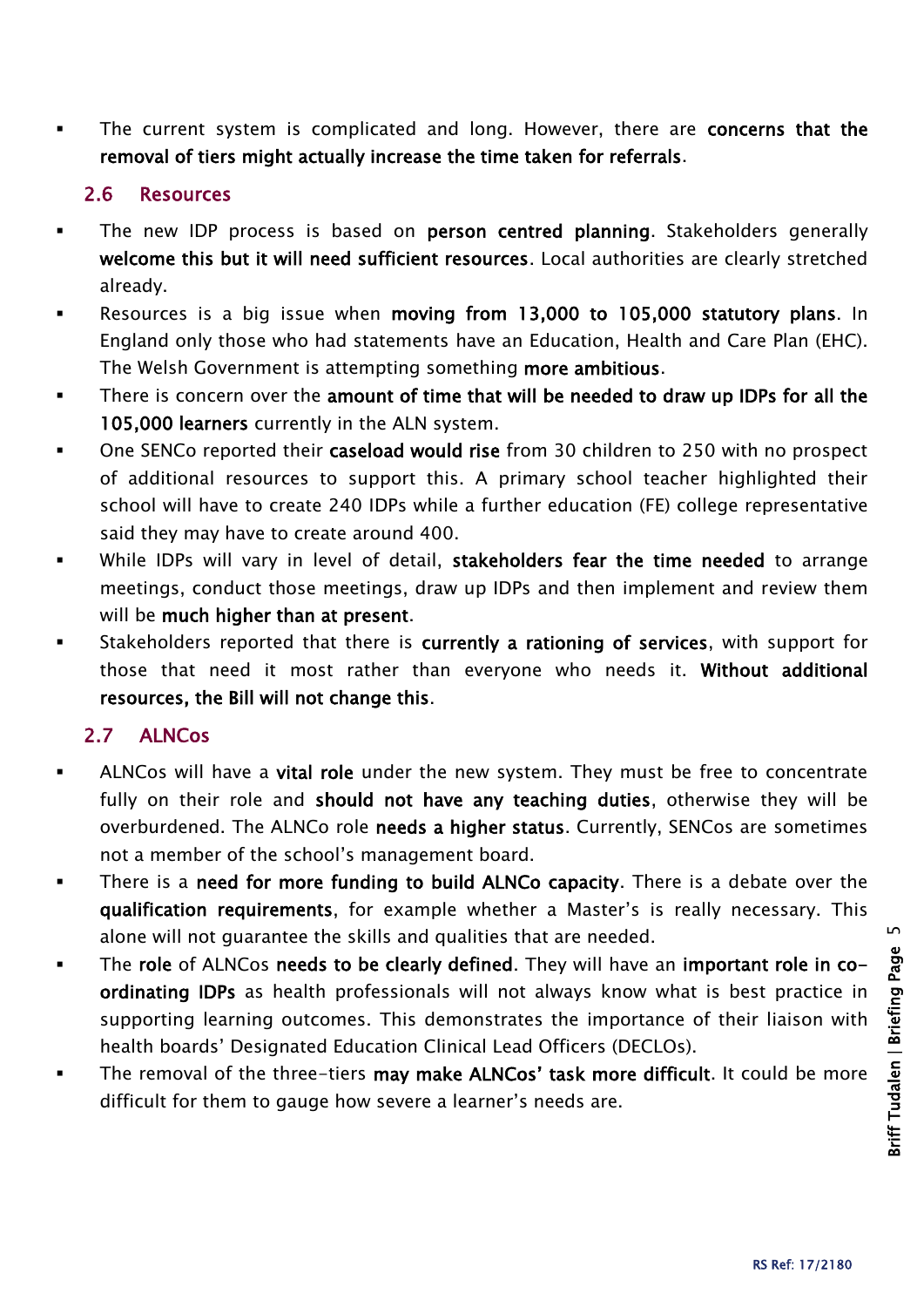#### 2.8 Assessments

- The Bill, or the Code if more appropriate, should require assessments to be carried out by qualified professionals. There may be lots of demands for new assessments upon transfer to the new system of IDPs. The appropriate professional will need to be available for each assessment. There are big workforce capacity implications.
- **EXECT** Assessments need to be carried out by someone who is **independent** of the organisation that would be expetced to fund any provision which is identified as necessary. This is to avoid a potential conflict of interest.
- From a parent's perspective, there can be lots of assessment but then very little detail of provision included in the statement. There needs to be clarity over who does what.

#### 2.9 Involvement of parents

- **Parents can often be left out of the process of designing support programmes, despite** often knowing the most about their child's needs.
- **Parents are the 'missing link'**, with decisions being made without their input. The new process should address this. However, this will need more than parents simply being notified about decisions; they must be able to play an active part.

## 3. Responsibility for Individual Development Plans: Governing body or local authority

#### 3.1 Ambiguity

- The definition of where responsibility lies in the Bill is very ambiguous. It is very subjective and open to interpretation. This maintains current ambiguity, for example where will the key worker role lie?
- Without the Code, the Bill can be read in many different ways.
- The respective roles of schools and local authorities need to be more clearly defined. Schools need to know when to refer cases to the local authority.
- The terminology in the Bill is unclear. What is meant by 'cannot adequately determine' or 'not reasonable'? (These are the circumstances in which schools and colleges' duties to prepare and maintain IDPs do not apply.) These terms will need to be explained.

#### 3.2 Prospects for more tension and challenge

 Stakeholders expect some families of learners currently supported under School Action and School Action Plus to want to move on to a local authority IDP. (The Welsh Government has previously said it anticipates a similar balance between the number on School Action/School Action Plus, and those on statements to the new balance between school/college IDPs and local authority IDPs.) Stakeholders believe it may settle down in the future but that there will be a rise in appeals in the short term and people will want to test the system legally.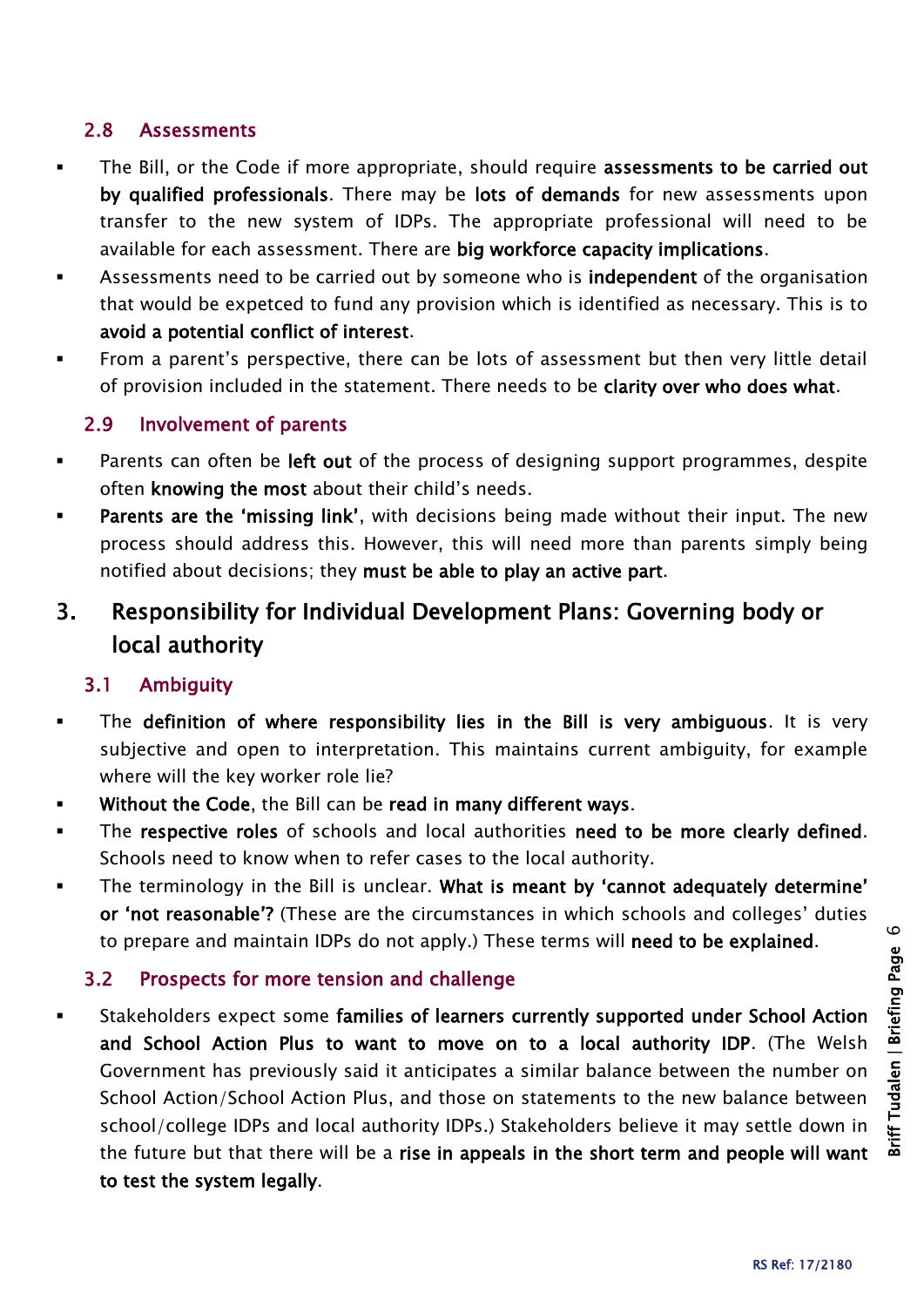- There will be additional work for local authorities in reviewing school governing bodies' decisions. If they uphold schools' decisions there will be resource applications in fighting appeals.
- This all runs contrary to the objective of taking adversity out of the process. It could be an unintended consequence and create tension between schools and local authorities.
- There is a potential conflict of interest if the organisations responsible for funding ALN provision are also the ones who decide who is eligible for support. There is a risk that the budget, and not the child, will be the primary concern of decision makers.

#### 3.3 Implications for schools and colleges

- There will need to be a lot of training for schools and their governing bodies. There will need to be additional training for teachers and teaching assistants to ensure they can identify and respond to ALN. This should be included in teachers' professional development and in their initial training. Small schools in particular could have difficulty in building expertise.
- There are concerns about whether schools will have the capacity to meet the new requirements. The minimum required for an IDP is now more complicated and school staff will not have the time or skills to do this properly. There is a risk teachers may look to identify ALN through behaviour and not by proper assessment. This could mean children still have to 'prove' they have a need by 'failing first'.
- The changes risk exacerbating the existing problem of teacher workload.
- The Bill has implications for the way that schools are funded. Local authorities currently delegate a high proportion of funding to school, including SEN funding. How will this be affected if local authorities are responsible for more IDPs?
- The current system of school funding does not work for learners with SEN/ALN. The main driver for funding is deprivation, yet conditions such as autism do not have a link with socioeconomic factors. Schools with a good reputation for ALN provision attract more ALN learners but they are not compensated for the additional burdens.
- There is currently very little relationship between local authorities and FE colleges. Under the new system, this will be needed.

#### 3.4 Higher-level needs and specific groups

- There should be a presumption that local authorities are responsible for IDPs of learners with low-incidence complex needs such as hearing and visual impairments. Schools do not have the skills or knowledge to accommodate these on their own or to know when to make suitable referrals to specialist services.
- There is concern about how the Bill will apply to particular groups. Where will responsibility for the following groups lie – Education Other Than At School (EOTAS), home educated pupils, excluded pupils, pupils who are Not in Education, Employment or Training (NEET), hard to reach groups, and those with health needs.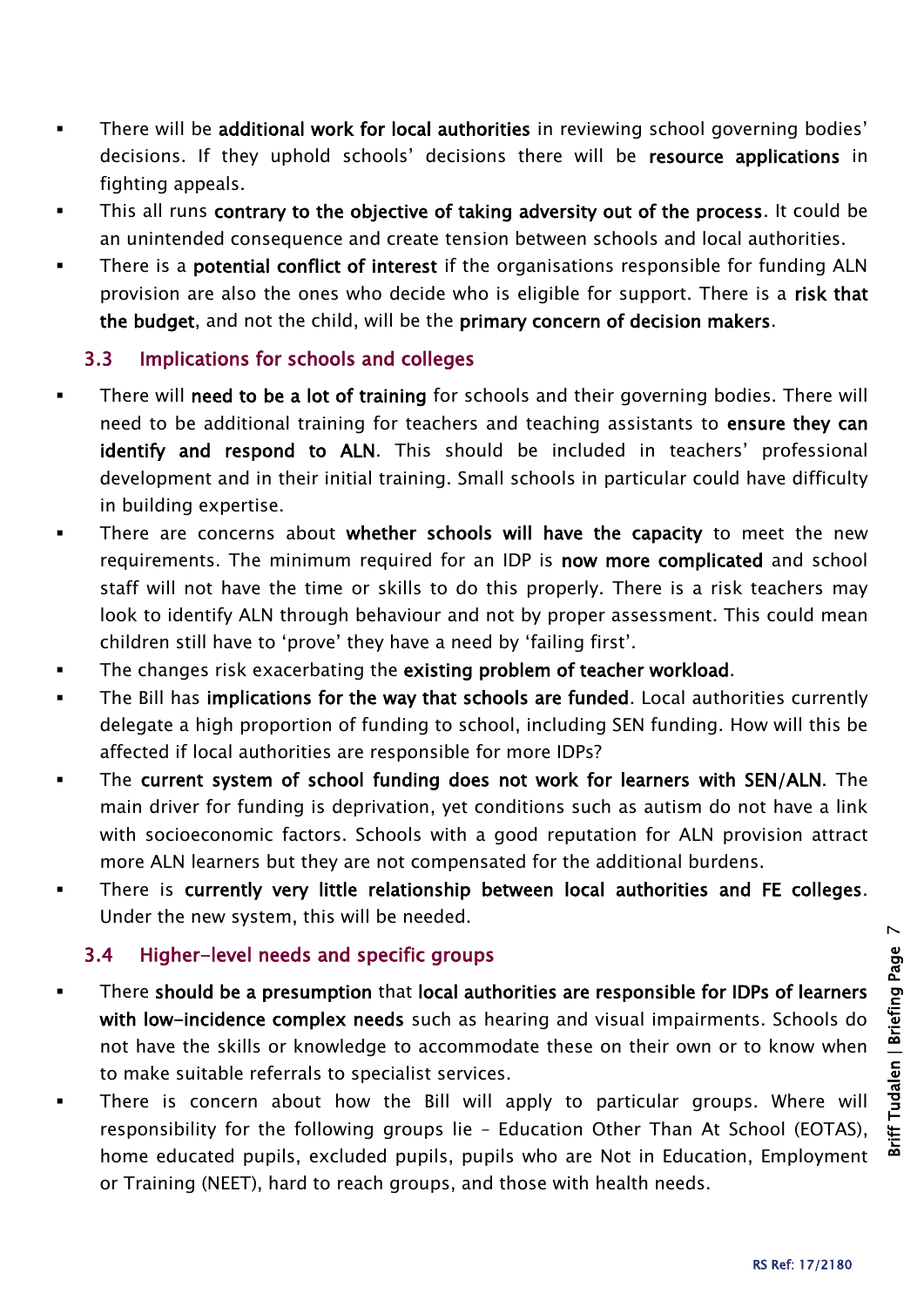This demonstrates the importance of person-centred planning.

## 4. A comprehensive, age 0-25 system

- Stakeholders generally welcome the aspiration to establish an age 0-25 system. However, this may result in a dilution in provision.
- Many stakeholders believe the Bill will not create a comprehensive, age 0-25 system. It is mainly focused on pupils of statutory school age and those who actually attend school (it does not focus enough on learners EOTAS and those who go in and out of the school system).

#### 4.1 Early Years

- There is not enough focus within the Bill on early years. However, what is meant by 'early years' lacks definition and more clarity would be useful.
- Early years provision is currently patchy and 'hit and miss'. There needs to be greater collaboration between agencies to ensure ALN are identified as early as possible.
- There needs to be statutory training for early years providers, information on referral routes need strengthening and there should be obligations on health visitors as they are the main point of contact.
- The definition of education or learning may need to be reconsidered to ensure adequate focus on developmental aspects in early years.
- **How will childcare providers be covered** under the Bill? (The Bill only covers maintained settings and non-maintained settings that receive local authority funding.) Private nurseries will get funding but will only need to pay regard to the IDP. This needs addressing.
- The Bill provides for a referral by health at age 0-3, but not for education referral.
- **The Start Coung children's ALN may be identified by Flying Start but what about children who do** not live in a Flying Start area? Children from all levels of household income can have ALN as this does not depend on socioeconomic circumstances.
- There should be opportunities for a full assessment for children aged 0-3, rather than wait until they reach school-age. How will needs be identified at ages 0-3?
- The provision for referral by health is important. Health professionals need to be involved in the ALN framework from a child's birth.

#### 4.2 Post-16

- The Bill will hopefully improve transition to post-16. Changes such as having a list of approved specialist FE colleges should help.
- Making greater provision at age 18-25 will have workforce and resource requirements. There are doubts about how ALN support would be provided to this age group.
- The Bill is a 'missed opportunity' to support young people with ALN into post-16 training and employment.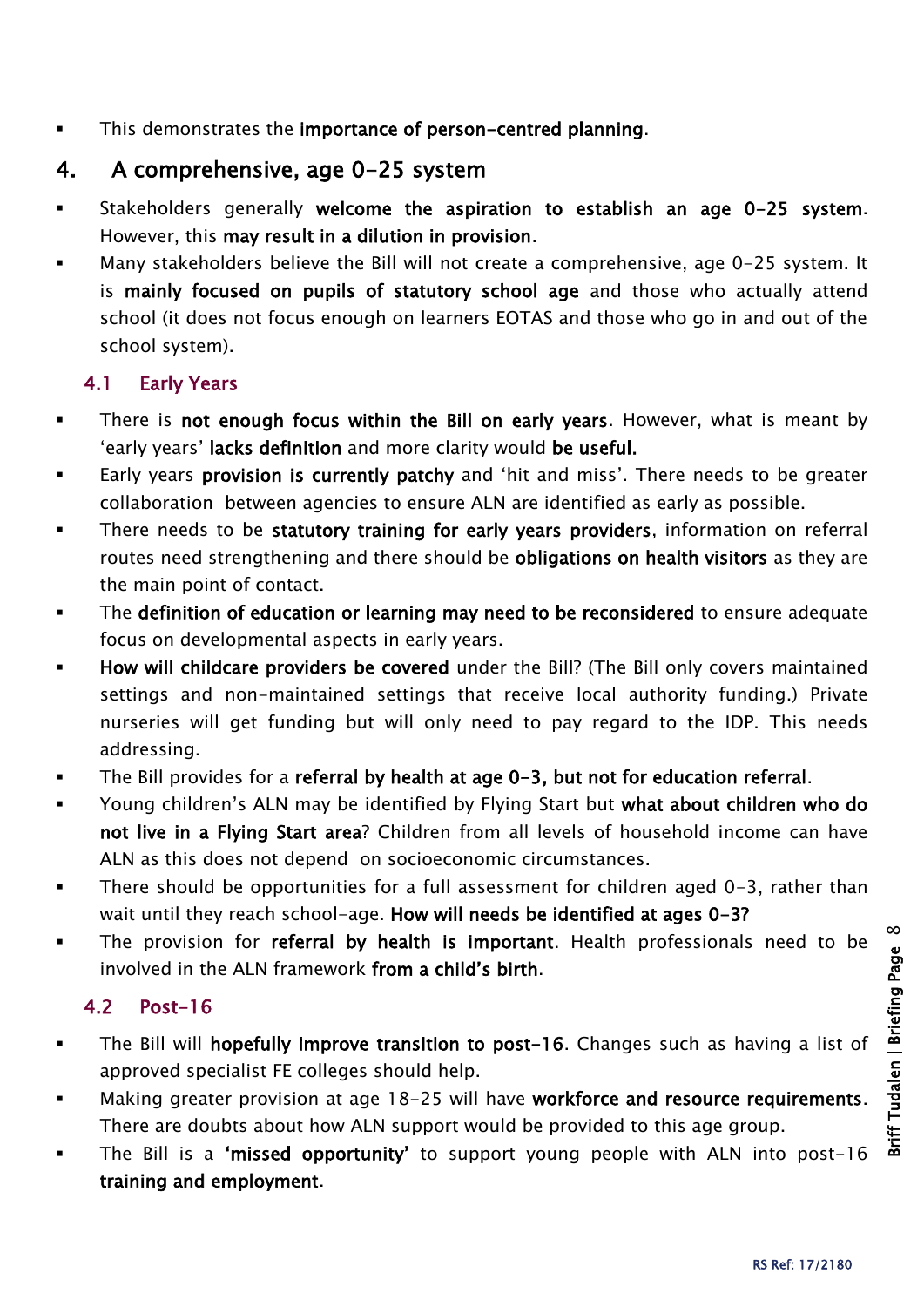- Work-based learning should not be excluded but stakeholders understand that extending duties to private sector businesses would make the Bill more complicated. It is not clear how such a system would work. Would businesses be willing to participate or would it have the unintended effect of making them less likely to take on an apprentice with ALN? There was a suggestion that responsibility for an IDP could be shared between the FE college providing the qualification/course of study and the employer, rather than all the onus and risk being on the employer.
- Higher Education (HE) should also be covered by the Bill.
- FE is generally not sufficiently resourced, meaning that a child could receive adequate support when in school only for this support to disappear when they enter FE. There is a seamless transition for pupils going from Key Stage 4 to Sixth Form yet if they go to a different school or an FE college, the whole process has to start from scratch again.
- It is positive that FE colleges are included but there are concerns they do not have skilled staff to implement the requirements. There is also a risk that local authorities and FE will be battling with each other over who has responsibility for an individual learner.
- The Code must provide adequate information on how to manage learners' transition into adulthood. The latter years of an IDP during statutory schooling should include plans for potential transition to employment as well as continuing in education.
- **EXECT** Stakeholders highlighted the overlap between ALN and Child and Adolescent Mental Health Services (CAMHS).

#### 4.3 Other age 0-25 issues

- The Bill has the potential to make an impact in tackling child poverty if the new system works effectively at early years.
- The new system must fully factor in mental capacity issues. There needs to be a formal assessment of whether a learner over 16 or over 18 has the capacity to make their own decisions. Under the Bill, young people aged over 16 must give their consent to being assessed or accessing provision. What happens when they cannot make decisions properly themselves? (The Bill makes provision for 'case friends'.)
- The Bill covers young people up to age 25, but paediatric services only run up until age 16 or 18. Adult health and social care services have not been engaged with this Bill at all. There will be difficulties of transition between the child and adult legal systems.
- The Bill needs to be stronger on transition from primary to secondary school.

## 5. Multi-agency collaboration

This is the one of the most important issues for stakeholders. They believe the new system of IDPs bring an opportunity to strengthen collaboration and information sharing.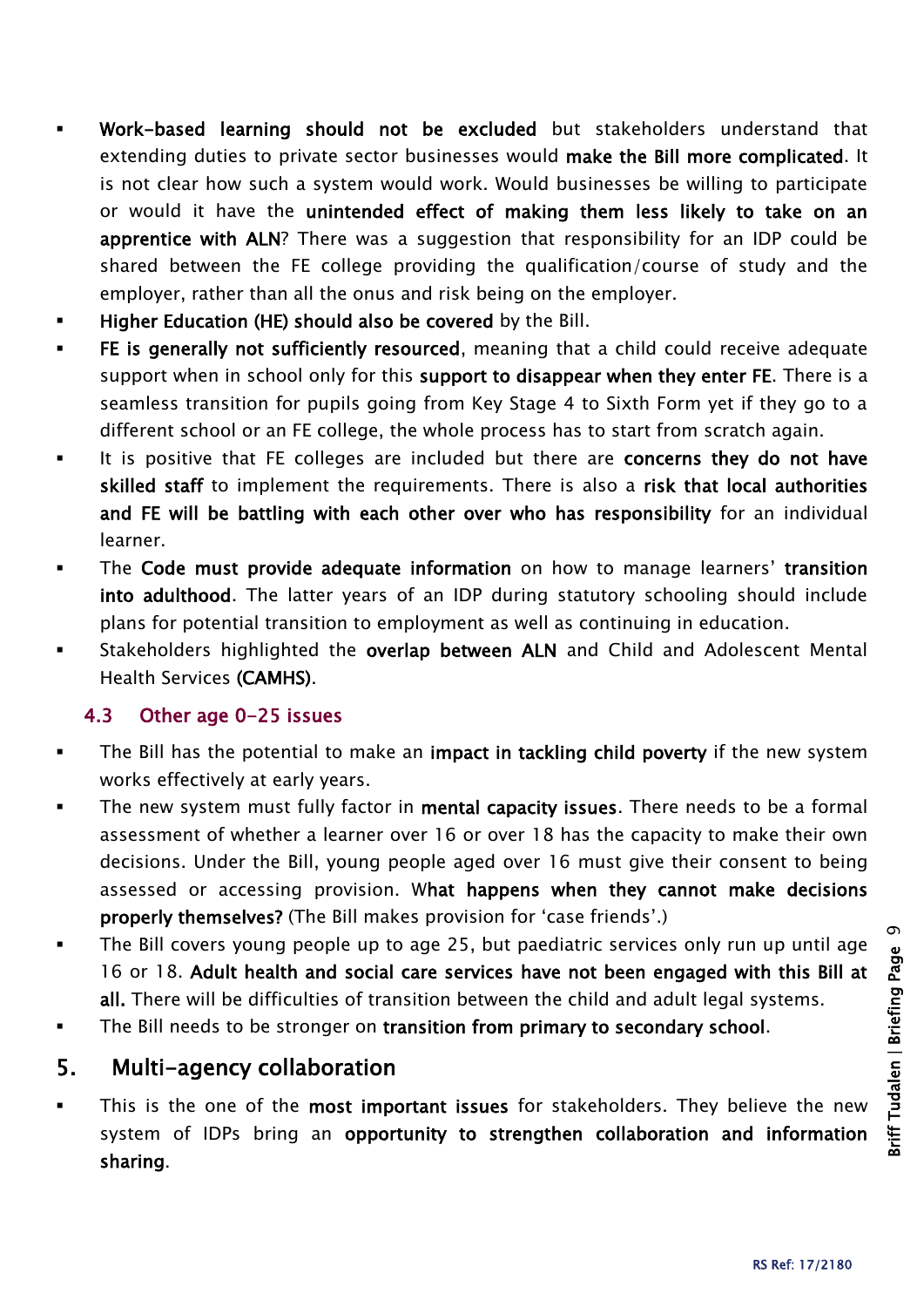- One of the long-standing problems has been an artificial distinction between health and education. It should be one system from the perspective of the family.
- The Welsh Government needs to align targets and objectives across education, health and social services if this Bill is to have any impact at all.

#### 5.1 Contributions from health bodies

- The language in the Bill is quite ambiguous. The wording of section 18 is still open to interpretation e.g. the term 'likely to be of benefit'. There needs to be a clear definition of the role health boards will have.
- There were some conflicting views on whether placing more statutory duties on health boards could create more confusion and more 'ping pong' for families between organisations pointing to each other. (Arguably, this is the case now which the Bill seeks to address.)
- There are concerns that the Bill just formalises what happens now and will not positively take things forward. The Bill is not strong enough in bringing organisations together.
- The Bill needs to define what is meant by a health need. More clarity is needed over what health is responsible for. For example, is speech and language therapy the responsibility of education or health?
- **EXECO** Generally stakeholders did not challenge the principle that health professionals' clinical judgement should determine what health services are provided. However, there needs to be a mechanism for getting the right people involved in an assessment. There was some disquiet that the health sector's involvement is still down to their discretion.
- The most common issue and biggest obstacle encountered by dispute resolution processes is where education services have no access or influence over health delivery and health will not or cannot come to the table. The problem has always been how to get the health sector to the table and to engage properly.
- **Health professionals often make a diagnosis but do not follow this up with the provision** of services.
- A health representative expressed concern that there will be significant costs for health boards from the Bill. It was also suggested that the Bill is not a sufficient priority for health boards. There is a general feeling that the new arrangements are being imposed on health sector and they are not really involved or signed up to them.
- Health services should have greater involvement in schools. This could be based on a school nurse model, whereby the nurse plays a role in managing pupils' medical needs.
- Involving the right health professionals is key. However, there is a shortage of workforce capacity across the board, particularly in terms of speech and language therapists, educational psychologists and those involved with school outreach and engagement. The child protection and safeguarding model of working was mooted as the ideal approach, given the open, cross-cutting collaboration it entails.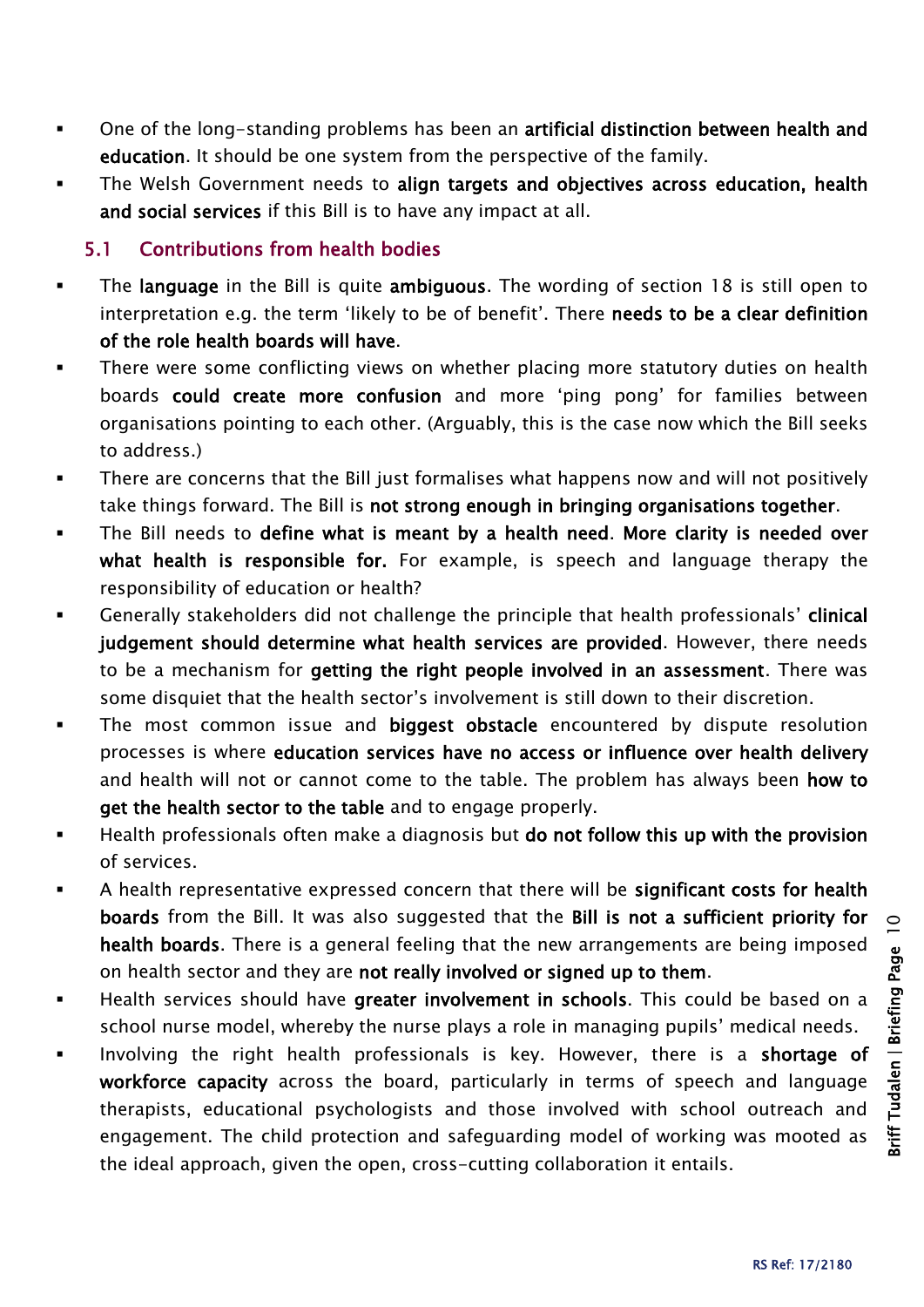#### 5.2 DECLO role

- Stakeholders welcomed the Designated Education Clinical Lead Officer (DECLO) role, which has the potential to be important but a lot will depend on the detail of what it is they will do. A health representative did not expect it to be a full-time role and there is a risk it might just be seen as an add-on.
- **The DECLO role requires a highly skilled and qualified person** whom health boards may have difficulty recruiting. Stakeholds felt the job specification looks reasonable but there is not enough resources for the role. There was some feeling that it might not be the best solution for LHBs to give the role to one DECLO, rather than having specialist staff across a region.
- The DECLO needs to be free to do the job. There is concern that they will have other work responsibilities.
- How will they be appointed? Will there be new staff or a new role for existing staff?

#### 5.3 Benefit the service user not providers

 In England, the experience has been that assessments are made on the basis of providers' capacity rather than the child's need. It must be the other way round. A recurring theme was that too often the offer of provision is based on what is available or what suits the local authority or health board, rather than what is best for the child.

#### 5.4 Other collaboration issues

- It is not clear how the multi-agency collaboration will work where there is a need to commission some therapies and equipment; for example where provision is needed from an independent provider (e.g. extensive physiotherapy) or a wheelchair with an adjustable seat (which was described as being partly health and partly education related).
- The Bill needs to fully factor in mental health needs. Will CAMHS be covered within the ALN framework?
- The Bill only enables local authorities to make a referral to health. Schools cannot do so. If a local authority made a referral to health on behalf of a school, would it need to take responsibility for the whole IDP?
- Getting multi-agency collaboration right is particularly important for transition and post-16.

#### 5.5 Information sharing

 There can be difficulties in sharing information and hesitance among health bodies due to NHS confidentiality rules. There will need to be further detail/guidance about information sharing protocols.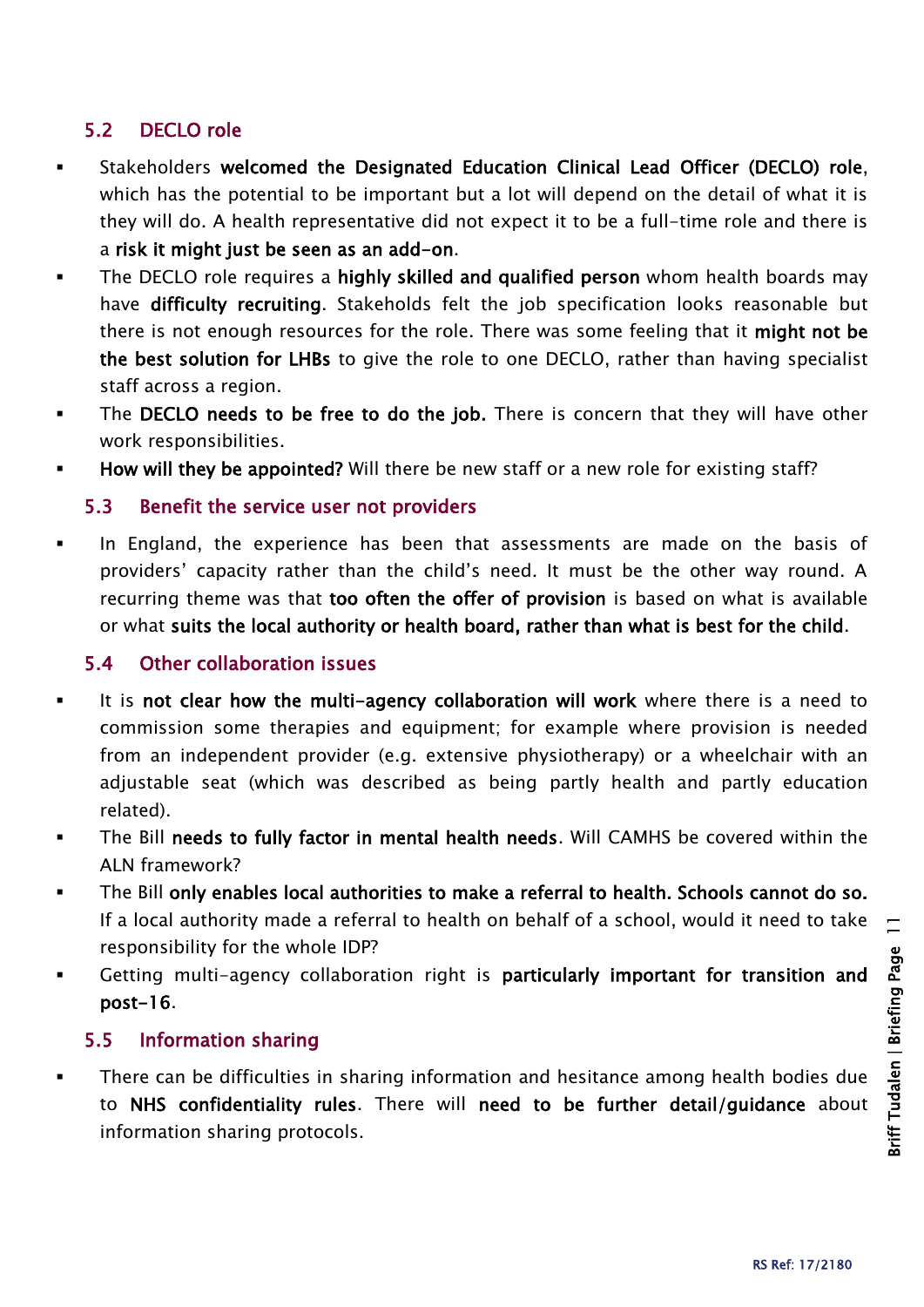The Bill should put in place consenting arrangements for information sharing. It was suggested there could be one system containing information on an individual's ALN, which all professionals interacting with that student could access.

## 6. Fairness, transparency and dispute resolution

#### 6.1 The Tribunal's lack of remit over the health sector

- Stakeholders have concerns about the two separate procedures for complaints and appeals: via the Tribunal if relating to the local authority and via the NHS redress procedure if relating to health boards. Stakeholders believe the Tribunal needs to be a 'one stop shop' that can deal with all complaints over ALN so there is one ALN complaints and appeals process. The Bill makes a range of agencies responsible for meeting ALN needs but the Tribunal only has remit for education. Health bodies should also be accountable to the Tribunal.
- **However, there was some acknowledgement that the WG probably have good reasons** for not including health in the Tribunal's remit.
- A two-track complaints and appeals procedure may be convenient for organisations but it is not for the service user.

#### 6.2 The role of governors

 Some stakeholders felt that the governor/teacher/leader relationships do not have the suitable professional distance to ensure that each holds the other to account. This can lead to them 'sticking together' when pressed over a potential dereliction in their duty to those with ALN. The Code could specify that schools should have an ALN focused governor and that they get clear and appropriate training.

#### 6.3 Support for families

- **Stakeholders believe the Bill does not go far enough to make the system less** adversarial. There will be still be a feeling of parents vs the local authority. At present, parents see the system as a 'battle' and feel they need to be 'ready for a fight'.
- Families need information, advice and advocacy support as early as possible. The independence of this advice is vital. Parents are more likely to accept decisions they may not necessarily like if an explanation comes from an independent, credible source.
- **Families do not know where to go** for information and advice. The situation is even worse at post-16, which is like a 'black hole'. Parents should have access to guidelines setting out what they can expect from an IDP. This would enable them to understand their rights better and the options available to them should they have concerns about school or local authority actions and decisions in relation to their child.
- Advocacy is needed for parents as well as children, particularly as the parents of children with ALN will sometimes also have ALN themselves.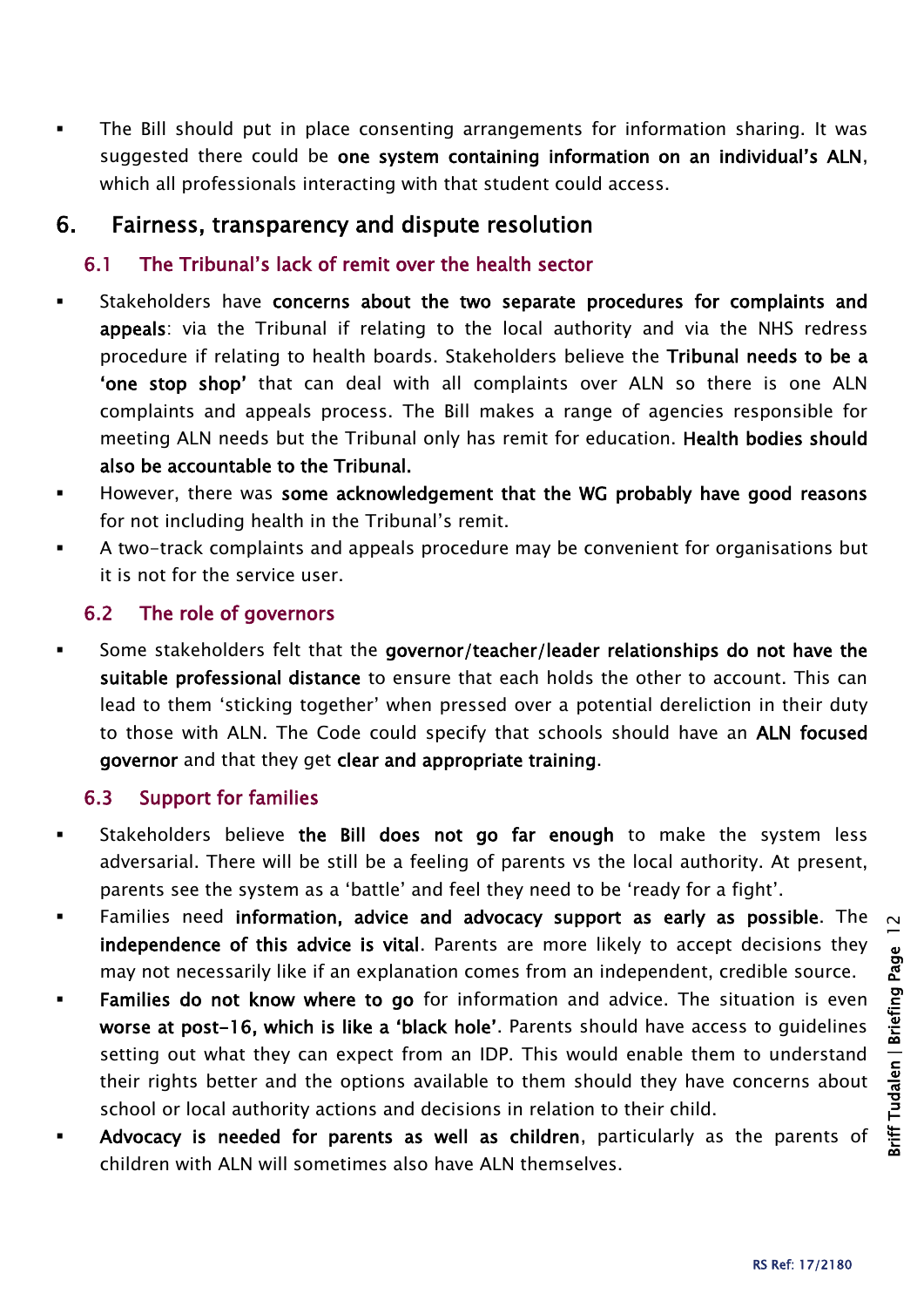- Changes to legal aid were a big blow to families in accessing advocacy support and representation. There are some concerns over the level of access in Wales to legal representation specialising in the Welsh system. The new system needs to be more proactive in offering early independent advice and information.
- Local authorities need to provide more information about what the law is and what rights learners with ALN, and their families, have. The key to avoiding complaints is to work with the families right from the start, however this requires time.

#### 6.4 Access to independent advice

- Advocacy to support should be available from an independent source from the early disagreement avoidance stages through to the dispute resolution stages. Families need support 'from start to finish', including when attending tribunals.
- The Bill should define what is an 'independent' person. There is concern that solicitors or paid experts could try to take the role of an 'independent person' in giving advice, which should not be allowed to happen.
- The system and the provision that is offered is too often based around the provider rather than the learner, so the learner has to fit into whatever is available. Personcentred planning should improve this.
- Access to an advocate or case friend to act on the learner or family's behalf can help de-escalate conflict.
- The Bill does not include provision for parent partnerships. Currently, local authorities contract with organisations such as SNAP to provide parent partnership services.

#### 6.5 Implications for the Tribunal

- There are likely to be a lot more demands on the Tribunal, particularly in the shortterm, from families for local authorities to take over their learner's IDP. There is currently a small pool of Tribunal members. This raises implications for resources and perceptions of impartiality and fairness, particularly if the volume of cases increases.
- There is also a feeling that dispute resolution panel members are not sufficiently experienced in ALN matters and this impacts on the fairness and credibility of their rulings. They will need more training.
- The number of cases going to the Tribunal could be reduced if there was more mediation to de-escalate conflicts.
- The volume of work for the Tribunal has risen markedly in England, where the tribunal system is 'collapsing', with around 300 appeals each month.
- There should be timescales for the Tribunal's work. The Bill should state how long the Tribunal's consideration of case should take (this could be in the Code).
- The Tribunal needs to have sufficient teeth and enforcement powers. There are insufficient powers in the Bill for Tribunals to enforce their orders.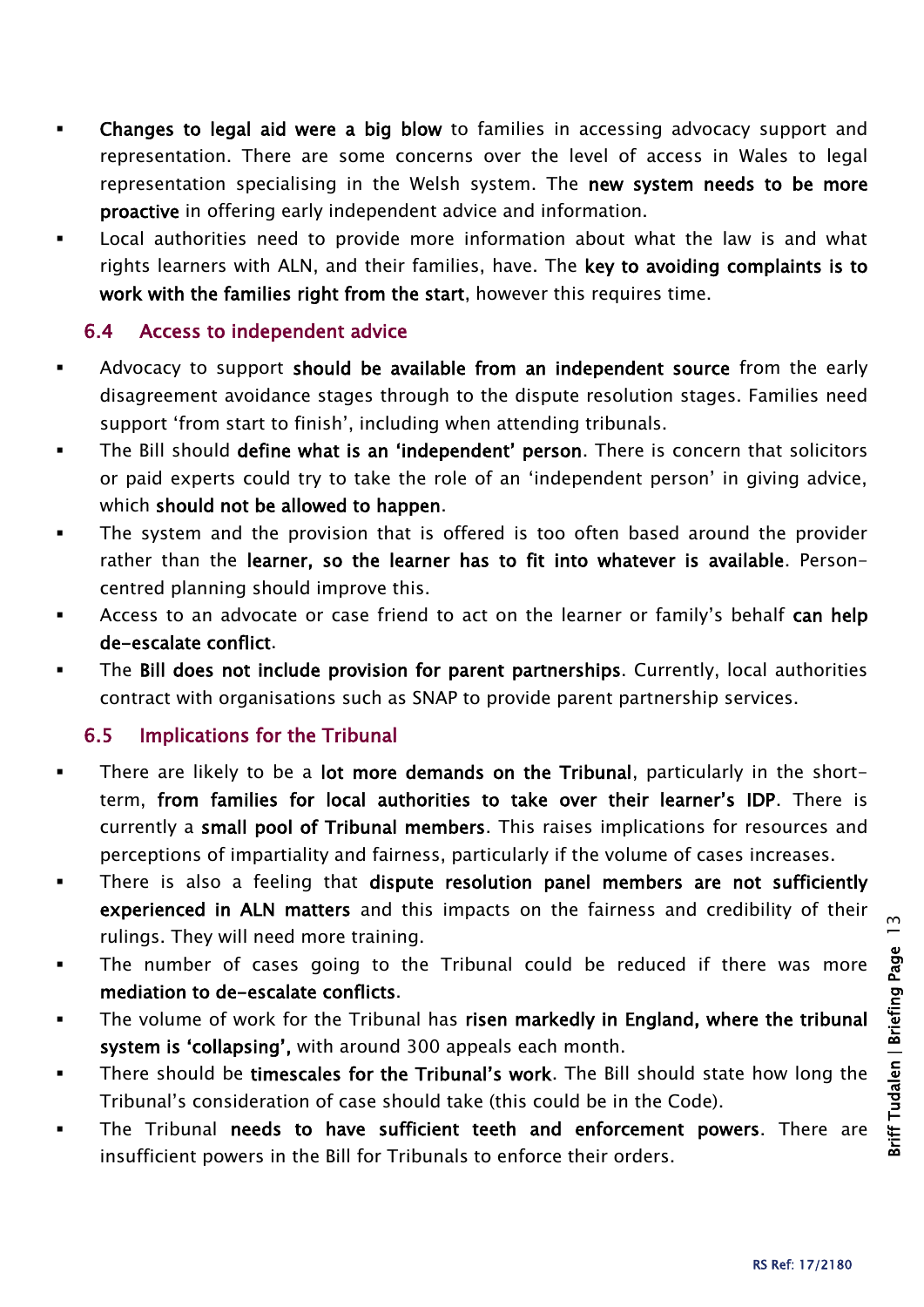#### 6.6 Other models

It was suggested that Scotland has a good tribunal system, which the Welsh Government could use to inform the arrangements in Wales.

## 7. Implementation and financial implications

- There were three main recurring themes: money, human resources and workload.
- Almost all of the participants had concerns that there will be insufficient resources to implement the reforms, in which case the Bill will not have the intended effect.

#### 7.1 Resource implications

- There was broad agreement that resources is a major issue and the 'elephant in the room'. There are not enough resources at present and certainly will not be enough to deliver the Bill unless additional resources are made available. Implementing the reforms at a time of funding constraints makes it more challenging.
- **EXECT** Stakeholders disputed the Welsh Government's projection that the reforms will be cost neutral and even save money.
- There could be long-term benefits and savings if the reforms really work, but there will need to be a lot of upfront investment to realise this.
- SENCos are continually fighting for scarce resources. It is difficult to see how the Bill will change that unless there is also an increase in funding.
- The arrangements and formula for local government funding need to fairly reflect the resources that are needed to make ALN provision.
- Funding needs to follow the child so there is minimal disruption should a child move between schools.
- Health representative expressed concern that there will be significant costs for health boards from the Bill.

#### 7.2 Long-term planning

- The Bill is widely welcomed in principle but needs resources and training if it is to be implemented effectively.
- The timing of the transition to the new arrangements is important. A desire to get the new system in place quickly could mean a short timescale for roll-out and increase pressure on those responsible for delivery.
- **•** Overhauling the system needs solid foundations and proper planning. Moving to a model of co-production takes time.
- The reforms cannot be 'done on the cheap'. They need proper funding and resources. We need to invest in our children and young people who have ALN and help them reach their full potential. This will have economic and fiscal benefits in the long-term, for example potentially reducing the prison population.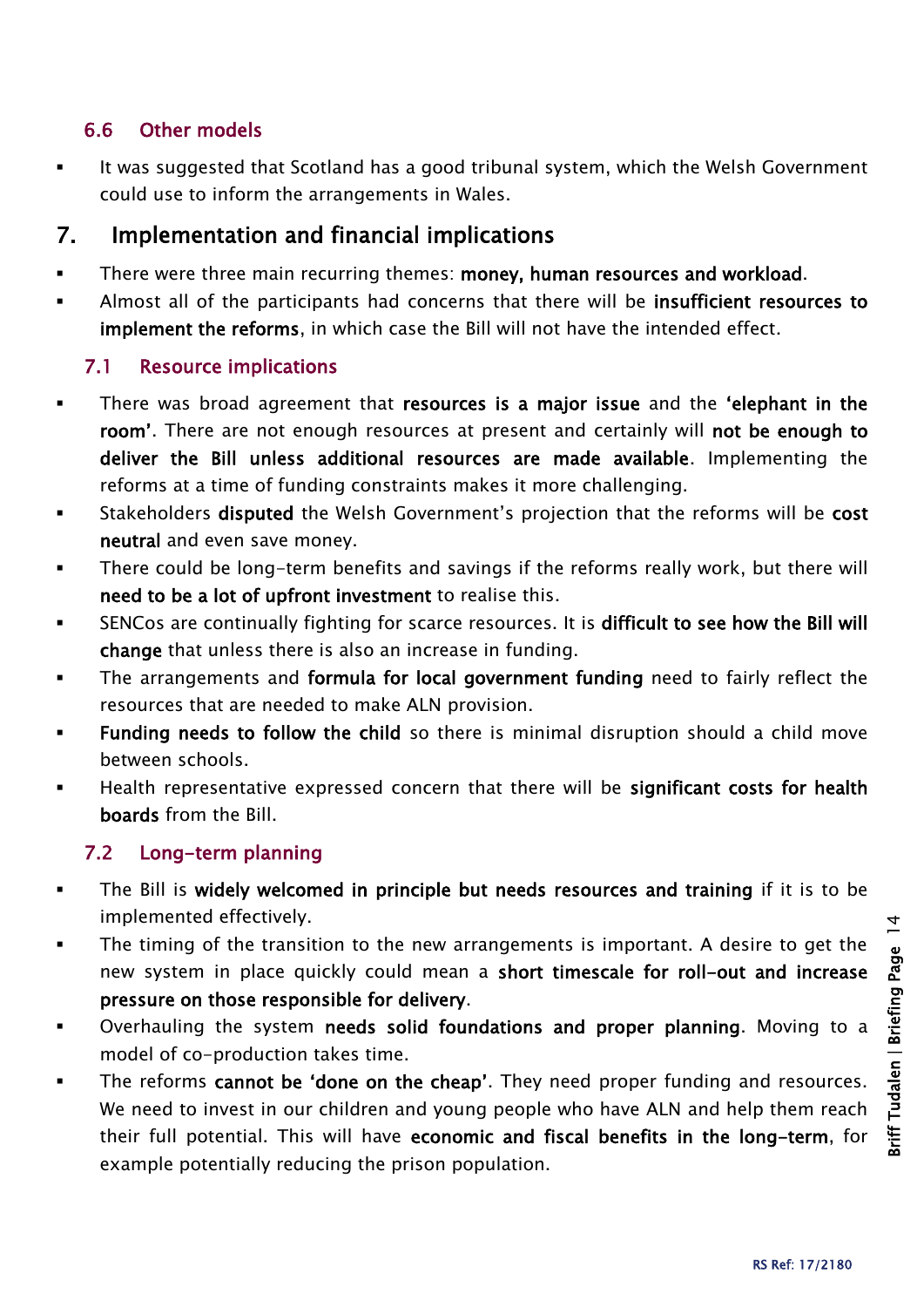What happens during transition? There is the potential problem of local authorities already moving away from the current system.

#### 7.3 Significance of the ALN Code

- A mandatory code is key to getting consistency and desired outcomes, rather than the discretionary code there is at present. The Code needs to be sufficiently prescriptive, for example using 'must' rather than 'should'.
- The ALN Code will need to be scrutinised thoroughly to understand how the framework set by the Bill will work in practice.
- There is general concern about the level of detail which is being left to the Code. Some delegates suggested a lack of transparency about the process of developing the Code. The Code needs to be subject to consultation and scrutiny. (The Bill requires consultation on the Code but it will be made under the Assembly's Negative procedure.)
- **How involved will the third sector be in implementation?**

#### 7.4 Condition of schools

 The physical facilities of schools were flagged up as a barrier to implementation. One parent reported that some schools are not disability friendly due to their age. Some do not have disabled toilets and those that do are not always close to the rooms where the ALN students are taught.

#### 7.5 School accountability

 Schools are usually judged on their Year 11 outcomes and attendance records. ALN pupils can affect these outcomes, which can lead them to feel marginalised and stigmatised, by the school. It was argued that there needs to be an accountability opt out system, whereby a school's statistics are not adversely affected by having ALN students on the roll.